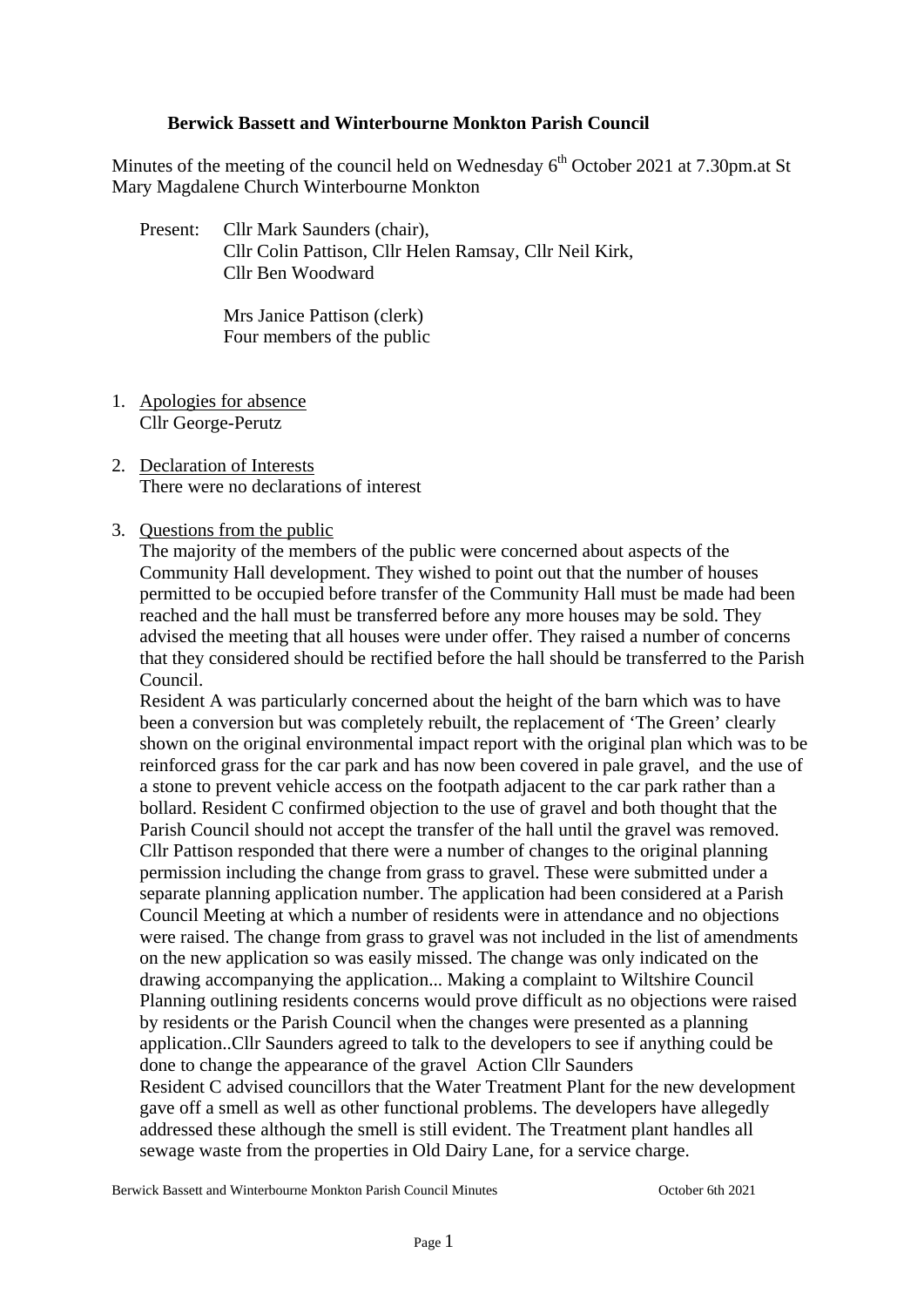Resident A advised councillors that the resurfacing of the lower part of Church Lane had only been partly done. After complaints from the Parish Council the Highways Engineers are returning to complete the job but the resident said that the markings were not complete. This will be raised with Wiltshire Council. Action Cllr Ramsay Resident C asked for more information to be posted in the Parish Council website. He requested direct email addresses for each councillors and minutes to be posted for one meeting prior to the next meeting. The clerk advised that legal requirements were met but the provision of more information would be investigated

Resident C requested that the defibrillator currently at Rathgael House not be moved to The New Inn although the new owners of Rathgael House no longer wish to host the defibrillator. He proposed the purchase of a  $4<sup>th</sup>$  defibrillator which could be located near the A4361 so it could be used in the case of accident on the main road as well as local residents or the owner of The New Inn could privately purchase a  $4<sup>th</sup>$  defibrillator for The New Inn with the 3<sup>rd</sup> council defibrillator located near the A4361.Cllr Kirk reminded him that paramedic and first responders carried defibrillators. There are 2 first responders in Winterbourne Monkton with 1 mobile defibrillator. The only identified senior first aider who would be notified should a defibrillator be required was located at The New Inn. Volunteer First Aiders can register with Good Sam App. It was noted that the sheltered accommodation in Winterbourne Monkton is also located at the North of the village, closer to The New Inn than Rathgael House

Resident C requested that some of the Community Infrastructure Levy money be used to install lighting on the footpath from the bottom of School Lane Footpath in Winterbourne Monkton to the church. This money is anticipated to be less than  $\pounds$ 1,000. Action clerk. He also requested that the creation of a permissive path across the front of Middle Farm, Winterbourne Monkton be revisited now there are new owners. Action Cllr Saunders

- 4. Minutes of meetings of  $1<sup>st</sup>$  September 2021 The minutes were accepted as a true reflection of the meeting
- 5. Matters Arising from meeting of  $1<sup>st</sup>$  September (not covered elsewhere in the minutes) Cllr Ben Woodward was confirmed as a co-opted councillor and welcomed to the meeting

The owners of the land by School Lane Footpath Bridge where the trees have fallen have been contacted regarding a contribution to the footpath repair and improvements. No response has bee received. The Wiltshire Council Footpath Improvement Grant (PIGS) has been integrated with the Area Board Grant Scheme

6. Reports

Finance

One cheque has been issued

100422 £300 Ashton Keynes Village Hall – for chairs

There are commitments to spend on stationary for printing annual report and hall survey and on training for new councillor training (£55) all within budget. More new councillor training will be required for Cllr Woodward, Max cost £30

The cost of the A4361 speed reduction advertising has been confirmed at £375 but no invoice has yet been received and no indication of final cost of implementation has been given. Costs for this will come from the accrual of Parish Project monies over recent years. There is an estimate of around £1,500 given by CATG for the implementation although this will increase if safety measures such as traffic lights need to be used.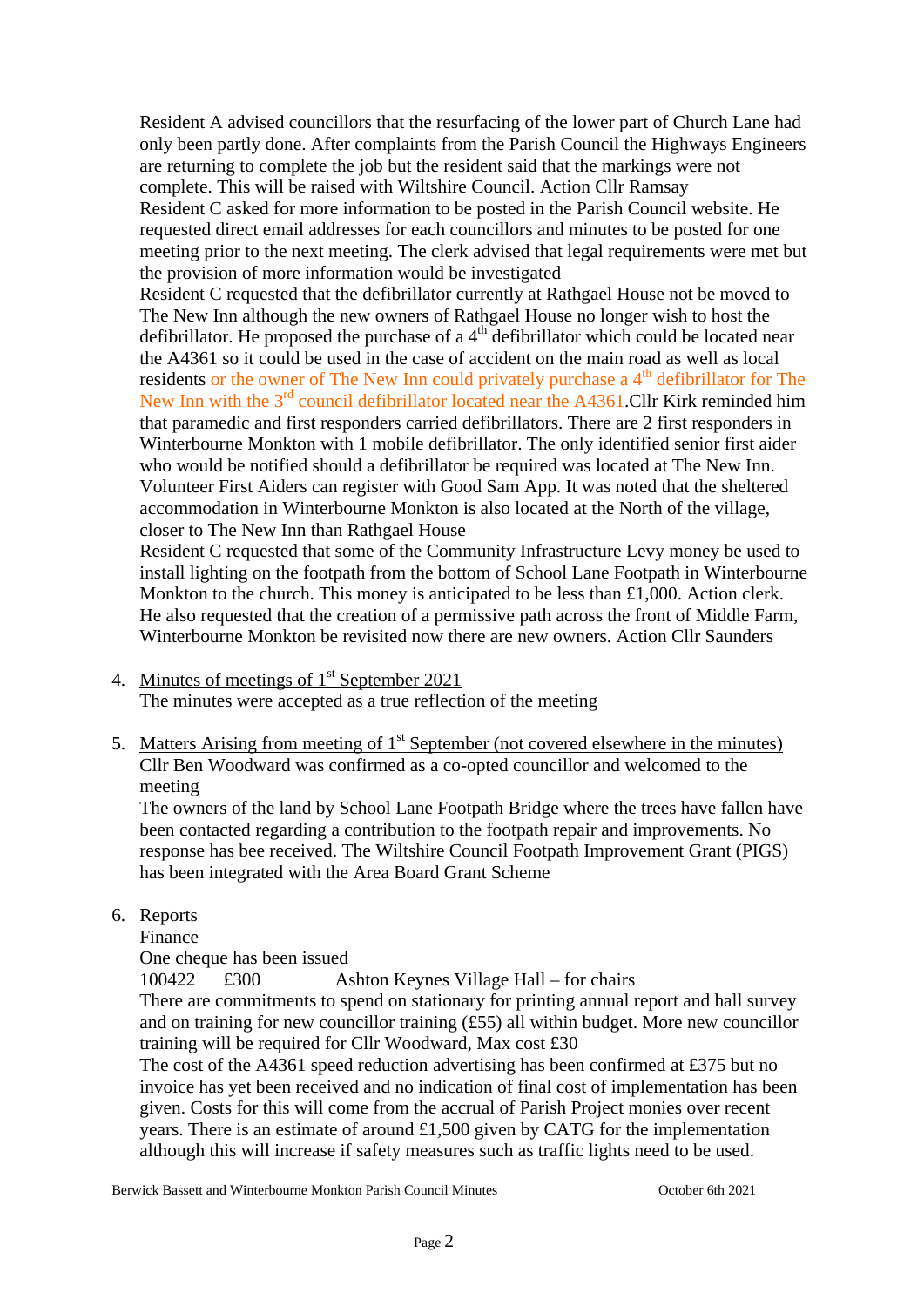A new banking mandate has been submitted with a new signatory

b. Planning

Land at Manor Farm Winterbourne Monkton 16/00151/FUL Surface of Car Park As mentioned in the Questions from the public, a deed of variation had been submitted to Wiltshire Council. No objections were raised from the Parish Council or resident consultees.

No new applications have been submitted

c. Emergency and Flooding. Cllr Kirk is preparing to update the Emergency Plan

d. Footpaths...

Resident A advised the meeting that the footpath from the church to School Lane Footpath was in a bad state of repair, much was connected with the roots of the adjacent trees. Some of these have been taken down but the roots are still present. Cllr Ramsay will contact the Parish Steward and request that the path be cleared of debris more frequently

. e. Roads

> There has been an increase of dead and dying trees in the Mill Lane area of Winterbourne Monkton, Cllr Kirk has reported this and the cause has been identified as Dutch Elm Disease. The Landowners will need to remove the dead trees. It was thought that the owner of land on the Ridgeway side of the A4361 would be Wiltshire Council but the rest are private landowners

f. Community Building

A report was circulated at the end of the meeting which will be considered at the next meeting

8. Other Reports

Police

There has been difficulty contacting the local police officer

Clerk

A number of residents had reported a noisy dog in a house in the new development. The Parish Council has no power to act in these circumstances. It was recommended that the owners seek help from a dog behaviour group prior to any other action being taken by neighbours. Action Cllr Ramsay

### 9. .Traffic issues on A4361 . CATG progress

The period of consultation for the speed limit reduction has finished. Some objections were received by Wiltshire Council. It is believed that these are mainly concerned with insufficient road length of the implementation and the speed reduction not being low enough. Wiltshire Council will need to investigate the objections which will lead to delay in implementation. The Parish Council is not advised of the specific objectors or their objection.